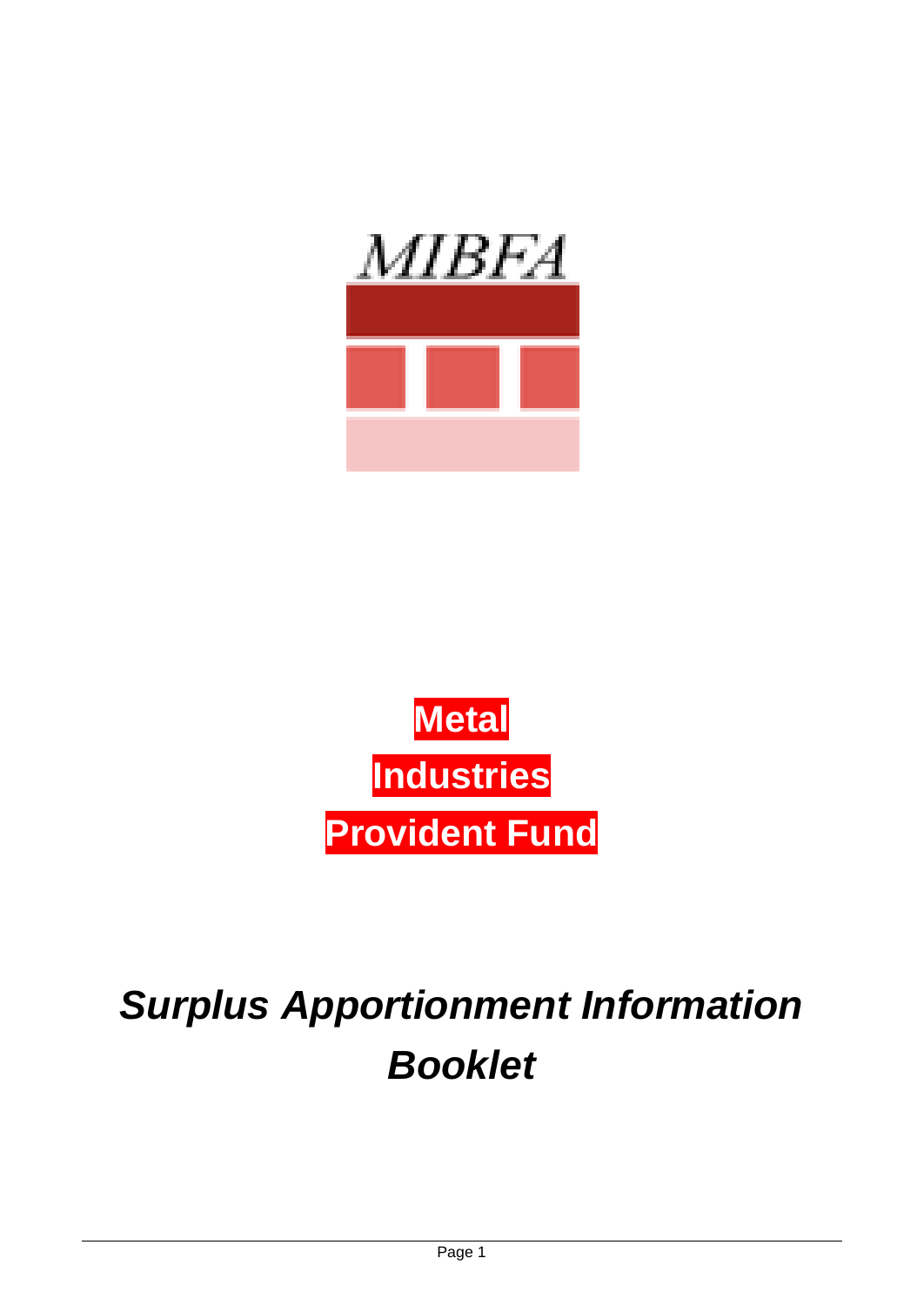

## **Index**

| 1.  | Introduction                                                          | Page 3  |
|-----|-----------------------------------------------------------------------|---------|
| 2.  | History of the MIPF                                                   | Page 3  |
| 3.  | <b>Stakeholders</b>                                                   | Page 3  |
| 4.  | Actions by the Board of Trustees to obtain all the former member data | Page 4  |
| 5.  | Financial position of the MIPF prior to the surplus apportionment     | Page 4  |
| 6.  | Surplus deemed "improperly utilised by the employer"                  | Page 4  |
| 7.  | Contingency reserves                                                  | Page 5  |
| 8.  | Surplus available for apportionment                                   | Page 6  |
| 9.  | Prescribed minimum benefits: Former members                           | Page 7  |
| 10. | Remaining surplus                                                     | Page 8  |
| 11. | Summary of the apportionment as at 1 April 2008                       | Page 9  |
| 12. | Statements by the Former Member Representative                        | Page 10 |
| 13. | Application of surplus allocation amounts                             | Page 10 |
| 14. | In summary                                                            | Page 11 |
| 15. | Next steps required from Stakeholders                                 | Page 11 |
|     |                                                                       |         |

**Annexure 1 –** Deaths on or after 1 April 2008 **Page 12** Page 12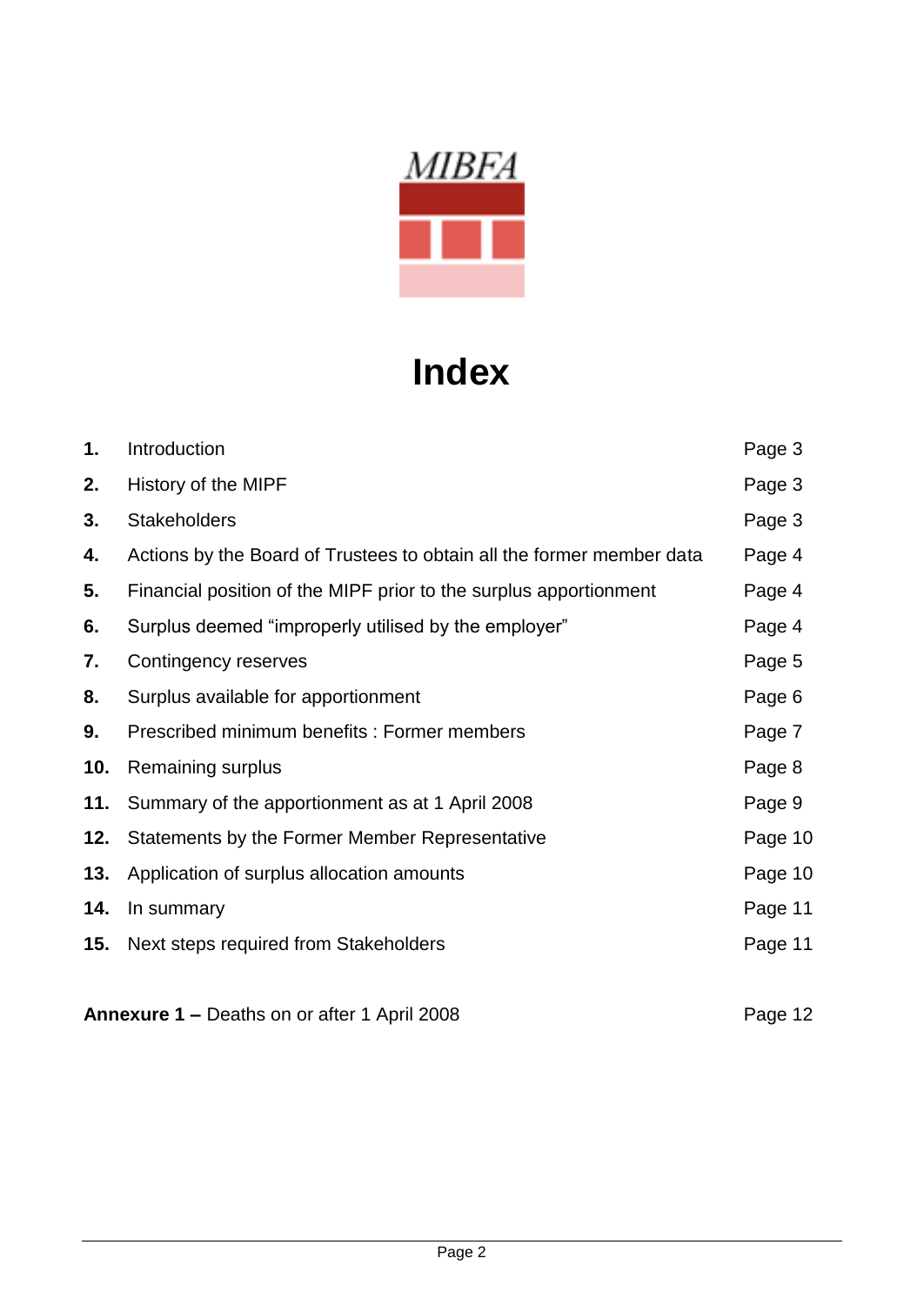## **Metal Industries Provident Fund ("the MIPF") (12/8/25718)**

## **Surplus apportionment scheme as at 1 April 2008 Report by the Trustees**

#### **1. Introduction**

The Pension Funds Second Amendment Act, 2001 (the Act) requires all pension funds to allocate any surplus on a basis as set out in the Act. The surplus apportionment date for the Metal Industries Provident Fund (also referred to as "the MIPF") is 1 April 2008.

The purpose of this document is to inform all stakeholders on the surplus apportionment scheme, as approved by the Trustees.

#### **2. History of the MIPF**

The Metal Industries Provident Fund (MIPF) was established as a defined contribution provident fund with effect from 1 May 1991.

Members of the Metal Industries Group Pension Fund (also referred to as the "MIGPF") were given the option to transfer to the MIPF with effect from 1 May 1991. A large number of the members of the MIGPF elected to transfer to the MIPF.

Members of the Engineering Industries Pension Fund (also referred to as the "EIPF") were also given the option to transfer to the MIPF during the period 1 October 1993 to 28 February 1994. A large number of the members of the EIPF elected to transfer to the MIPF.

#### **3. Stakeholders**

The following parties are considered as "stakeholders" in terms of the Act and must be included in the surplus apportionment scheme as at 1 April 2008:

Former members of the MIPF **[a total of 403 015** qualifying former members]

These are all members who left the MIPF over the period 1 May 1991 (inception date of the MIPF) until 31 March 2008 and who previously received a benefit from the MIPF, that is, all withdrawals, transfers and retirements during this period.

Active members as at 31 March 2008 [a total of **322 643** active members]

These are all members who were members of the MIPF as at 31 March 2008. If any of these members withdrew, died or retired on/after 1 April 2008 they are still taken into account as active members.

Members with unclaimed and unpaid benefits as at 31 March 2008 [a total of 233 716]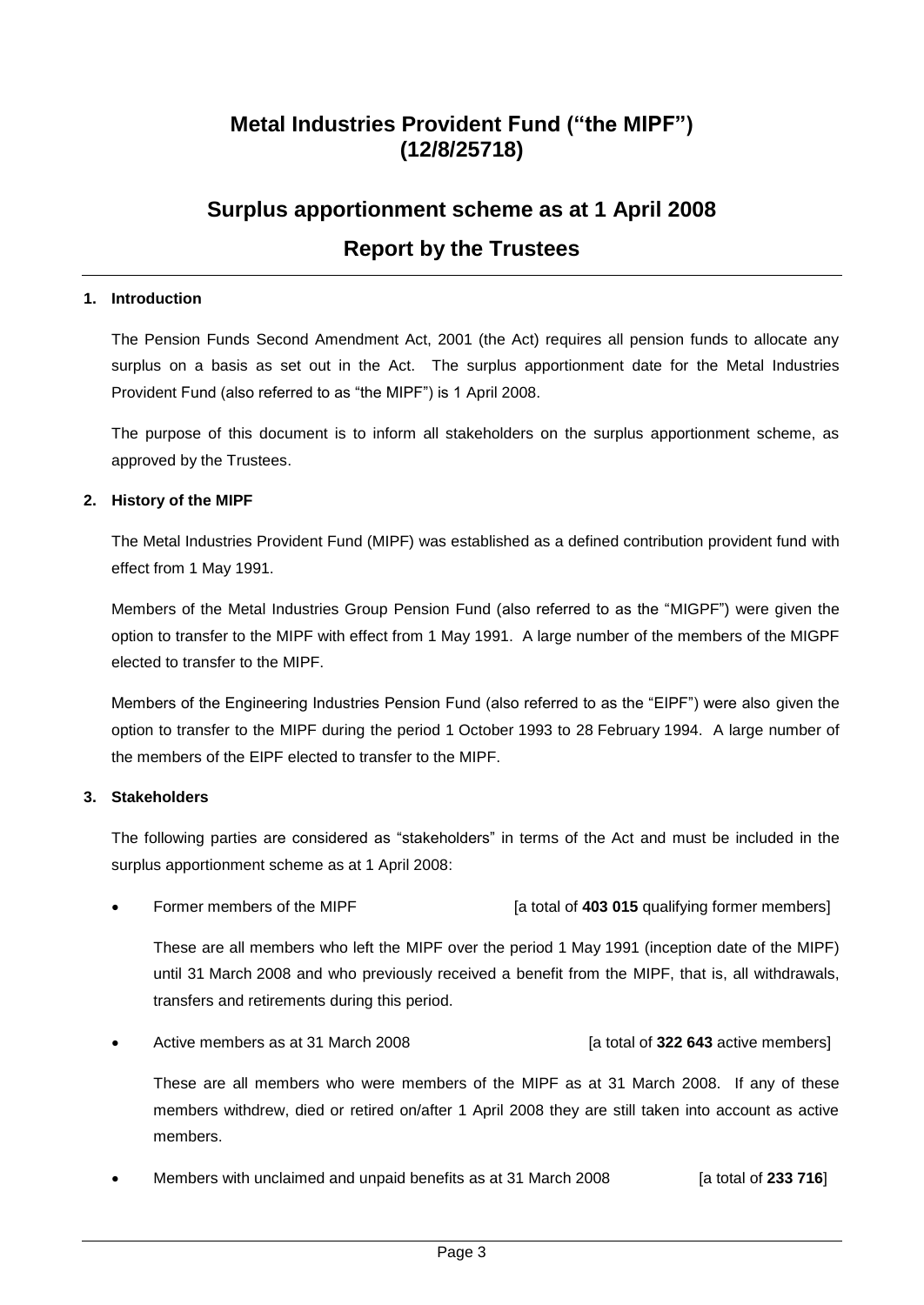These are all members who left the MIPF before 31 March 2008 whose benefits have not yet been claimed and/or paid. In the actuarial valuations their unpaid benefits are reserved for as part of the liabilities of the MIPF.

The various participating Employers

The following parties are legally not regarded as stakeholders of the MIPF and have been excluded from the surplus apportionment scheme.

- All former members who died before or on 31 March 2008.
- All members who entered the MIPF on or after 1 April 2008.

The Trustees have appointed **Mr Bangizwe Mathenjwa** as Former Member Representative to represent the interests of former members in the discussions regarding the surplus apportionment scheme.

#### **4. Actions by the Board of Trustees to obtain all the former member data**

MIBFA, the Administrator of the MIPF, provided the membership data as recorded on their systems. The Trustees also placed advertisements in various newspapers, both on a national and regional level, to invite former members to come forward and register as a stakeholder in the surplus apportionment scheme. Similarly, broadcasts were made on several community radio stations to make people aware of the surplus apportionment exercise. Posters and pamphlets were distributed to the various participating employers and unions. A special Surplus Call Centre was established to deal with all the surplus enquiries and registrations.

The Unions will be hosting information sessions to inform member stakeholders of the surplus apportionment scheme. Please contact your Union representative to get more detail in this regard.

#### **5. Financial position of the MIPF prior to the surplus apportionment**

An actuarial valuation of the assets and the liabilities of the MIPF was completed as at 1 April 2008. The valuation indicated a total surplus of R 9 500 million, prior to the investigation of any "improper use" of surplus by the employers (refer to Section 6 of this booklet) and prior to the establishment of any contingency reserves (refer to Section 7 of this booklet).

#### **6. Surplus deemed "improperly utilised by the employer"**

Section 15B(6) of the Act stipulated four instances of utilisation of surplus which are deemed as being "improperly utilised" and requires all pension funds to investigate such usages of surplus. An investigation into the financial history of the MIPF over the period 1 May 1991 (inception date of the MIPF) up to the surplus apportionment date of 1 April 2008 was done with the aim of determining whether any surplus was utilized improperly by the employers, as defined in Section 15B(6) of the Act. **No cases of improper use of surplus on the part of the employers could be identified**.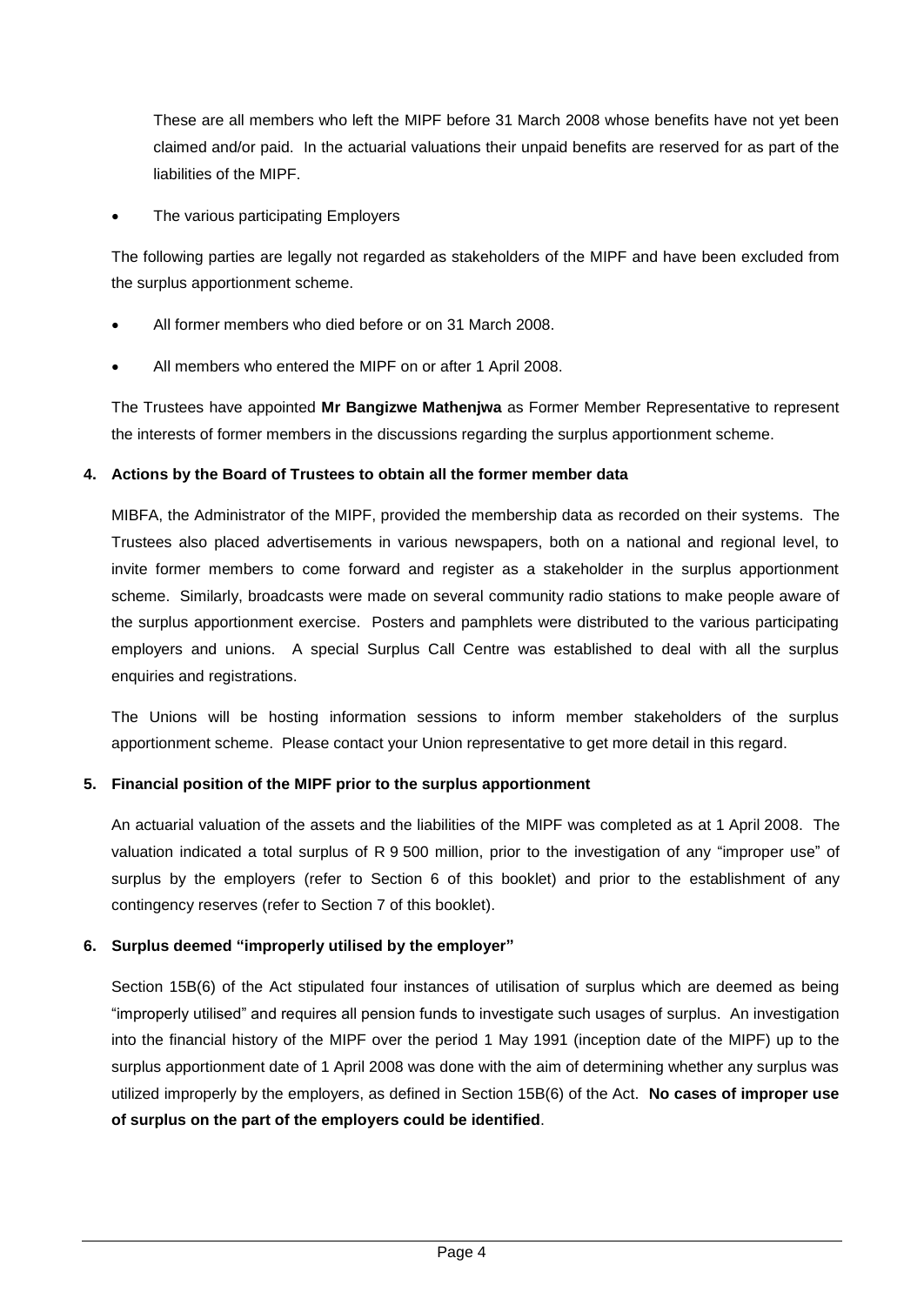#### **7. Contingency reserves**

The Act allows the establishment of contingency reserves to protect the MIPF against specific contingencies. The Registrar of Pension Funds limited the use of such reserves with the issue of a special information circular. The contingency reserves are subject to the Registrar's approval.

After careful consideration the Board of Trustees, on recommendation of the MIPF's Valuator and taking into account the financial position of the MIPF as at the surplus apportionment date, have decided on the following contingency reserves:

#### **7.1 Surplus Cost Reserve**

The MIPF conducted a complete budget process in order to determine the expected costs of a full surplus apportionment exercise for the MIPF. An amount of **R 30 million** is reserved for the expected expenditure. This boils down to an average cost provision of approximately R 30 per member stakeholder. Any savings on the surplus cost reserve will, within practical limits, be added to the surplus available for apportionment before the approved scheme is implemented.

#### **7.2 Investment Smoothing Reserve**

The Trustees have a policy of smoothing investment returns that are passed on to members in the MIPF. This implies that members will not be hugely affected by the volatility of the underlying investment returns. Currently a final fund interest is declared at the end of each financial year. An interim rate is declared for calculation of benefits of members leaving during the following year. The interim rate is revised on a regular basis to ensure that members leaving the fund and those staying behind are treated fairly.

The Investment Smoothing Reserve was set at an initial value of 10% of the liabilities as at 1 April 2005 (that is, three years prior to the surplus apportionment date). The value of the Investment Smoothing Reserve amounts to **R 3 882 million** at the surplus apportionment date and was calculated using a retrospective build-up since 2005.

#### **7.3 Data Error Reserve**

The purpose of this reserve is to protect the MIPF against the risk that the surplus is over- or underestimated because of data errors and omissions in the actuarial valuation and the extensive surplus apportionment exercise. An amount of **R 155 million** (approximately 1% of the liabilities as at 1 April 2008) was therefore allocated to a Data Error Reserve.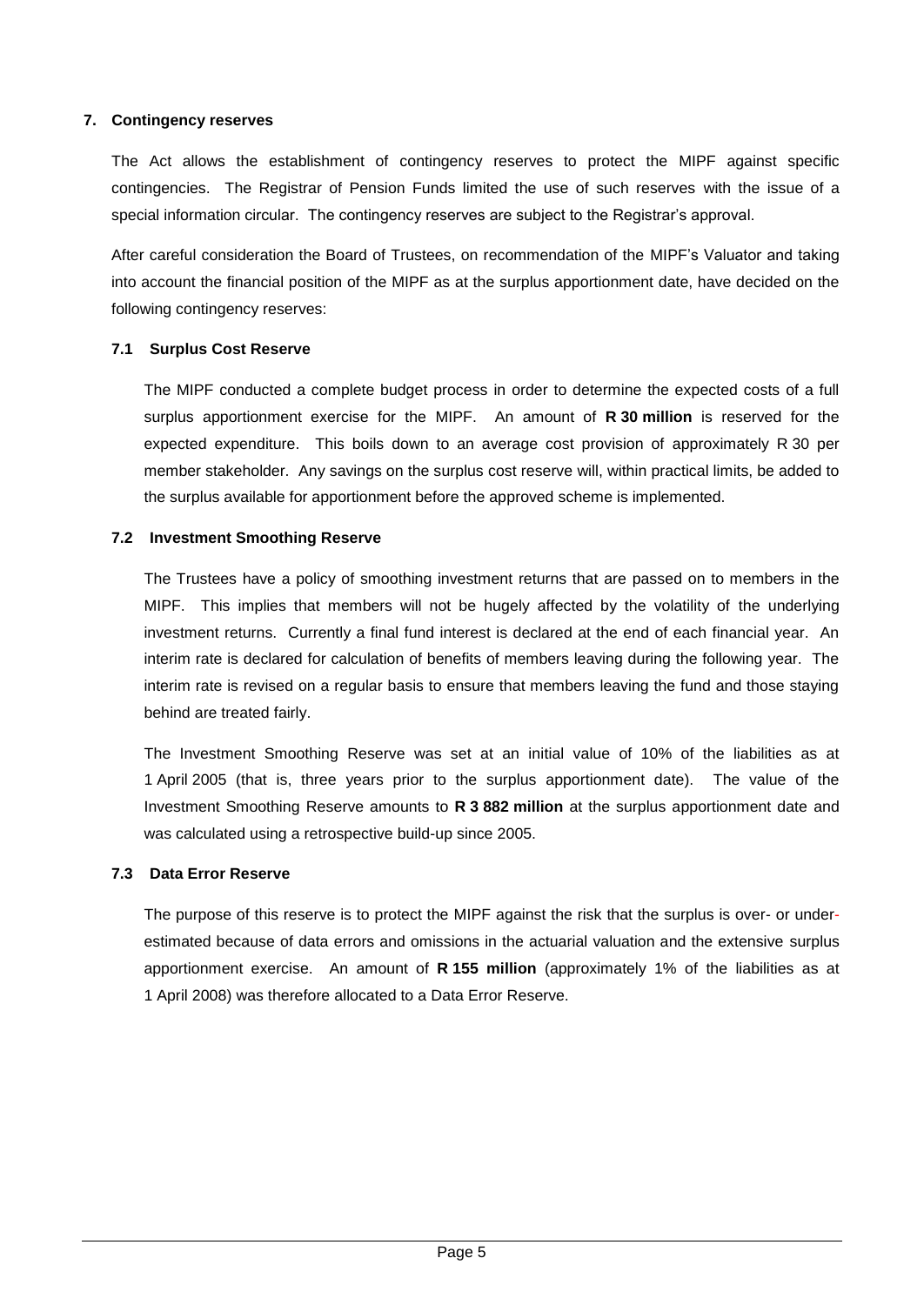#### **8. Surplus available for apportionment**

-

The surplus available for apportionment as at 1 April 2008 is as follows:

|                                                        |                                                                               |                                                                                          | 1 April 2008     |  |
|--------------------------------------------------------|-------------------------------------------------------------------------------|------------------------------------------------------------------------------------------|------------------|--|
| 8.1                                                    | Value of assets                                                               |                                                                                          | R 25 009 million |  |
| 8.2                                                    | Value of liabilities                                                          |                                                                                          | R 15 509 million |  |
|                                                        | (a)                                                                           | Active members                                                                           | 12 465 million   |  |
|                                                        | (b)                                                                           | Members with unclaimed and unpaid benefits                                               | 1 329 million    |  |
|                                                        | (c)                                                                           | Liability in respect of the payment of uninsured lump sum<br>Death Benefits <sup>1</sup> | 1715 million     |  |
| 8.3                                                    | Total actuarial surplus prior to the establishment of contingency<br>reserves |                                                                                          |                  |  |
|                                                        |                                                                               | [calculated as 8.1 minus 8.2]                                                            | R 9 500 million  |  |
| 8.4                                                    | Contingency reserve accounts                                                  |                                                                                          | R 4 067 million  |  |
|                                                        | (a)                                                                           | <b>Surplus Cost Reserve</b>                                                              | 30 million       |  |
|                                                        | (b)                                                                           | <b>Investment Smoothing Reserve</b>                                                      | 3882 million     |  |
|                                                        | (c)                                                                           | Data Error Reserve                                                                       | 155 million      |  |
|                                                        |                                                                               |                                                                                          |                  |  |
| Surplus available for apportionment as at 1 April 2008 |                                                                               |                                                                                          |                  |  |
| [calculated as 8.3 minus 8.4]                          |                                                                               |                                                                                          | R 5 433 million  |  |

The Act determines that former members, including pensioners, have first right to the distributable surplus, but only to the extent that the benefits already paid to them (as determined in terms of the Rules of the MIPF) are lower than the prescribed minimum benefit (as determined by the Act). [Refer to Section 9 of this booklet for more detail on the calculation of the minimum benefits.]

Thereafter, any remaining surplus must be equitably distributed between the different stakeholders (various member stakeholder groups and the employers) taking into account the financial history of the MIPF. [Refer to Section 10 of this booklet for more detail on the apportionment of the remaining surplus.]

 $1$  The Rules of the MIPF provide for the payment of a lump sum death benefit of 3 times salary in addition to the deceased member's accumulated fund credit.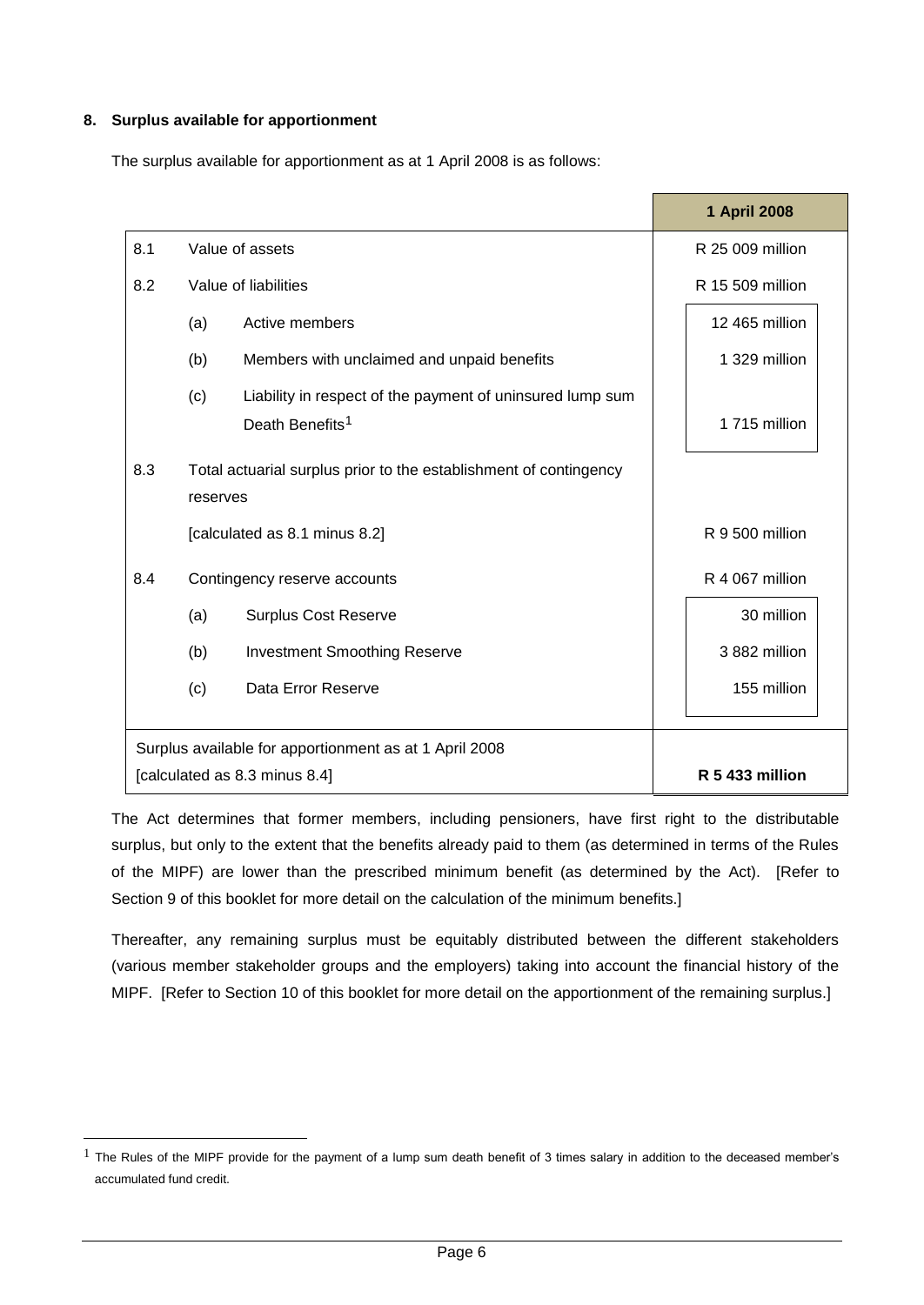#### **9. Prescribed minimum benefits : Former members**

The Act requires that all members who left the MIPF after 1 May 1991 should be considered in the calculations.

#### Definition of prescribed minimum benefit:

For a defined contribution fund, the prescribed minimum benefit implies the payment of a member's full fund credit at his/her date of exit.

Prior to 1 January 2003 the MIPF applied a 4-year vesting scale to the portion of the member's total fund credit represented by the net employer's contributions (net after allowance for expenses and other costs). When a member with less than 4 years continuous service exited the MIPF due to resignation or dismissal, the unvested portion of the employer's contributions remained in the MIPF.

With effect from 1 January 2003 the full fund credit is payable at all instances of withdrawal from the MIPF.

#### Method:

The prescribed minimum benefit was determined in respect of each former member. The minimum benefit was then compared with the benefit actually paid. The positive difference (if any) between the minimum benefit and the benefit actually paid, is accumulated with the actual net fund interest earned from the date of exit to the surplus apportionment date.

#### Results:

95 369 of the 403 015 former members who left the MIPF during the period from 1 May 1991 until 31 March 2008 qualify for a top-up payment. The benefits received by the remaining former members complied with the minimum benefits requirements of the Act.

In total an amount of R 224 million is required on the surplus apportionment date to top-up the benefits of former members to the prescribed minimum level. This amount was calculated assuming that all the former members were still alive at the surplus apportionment date. A former member only qualifies as a stakeholder if he/she was alive as at 31 March 2008. The results of a recent mortality investigation were used to estimate the expected number of deaths between the date of exit and the surplus apportionment date. By applying this probability to the calculated amounts a lower amount of **R 191 million** has been set aside to meet the minimum benefit requirements of the Act. **A traced former member, that was still alive at the surplus apportionment date, will however be paid his/her full calculated minimum topup amount**.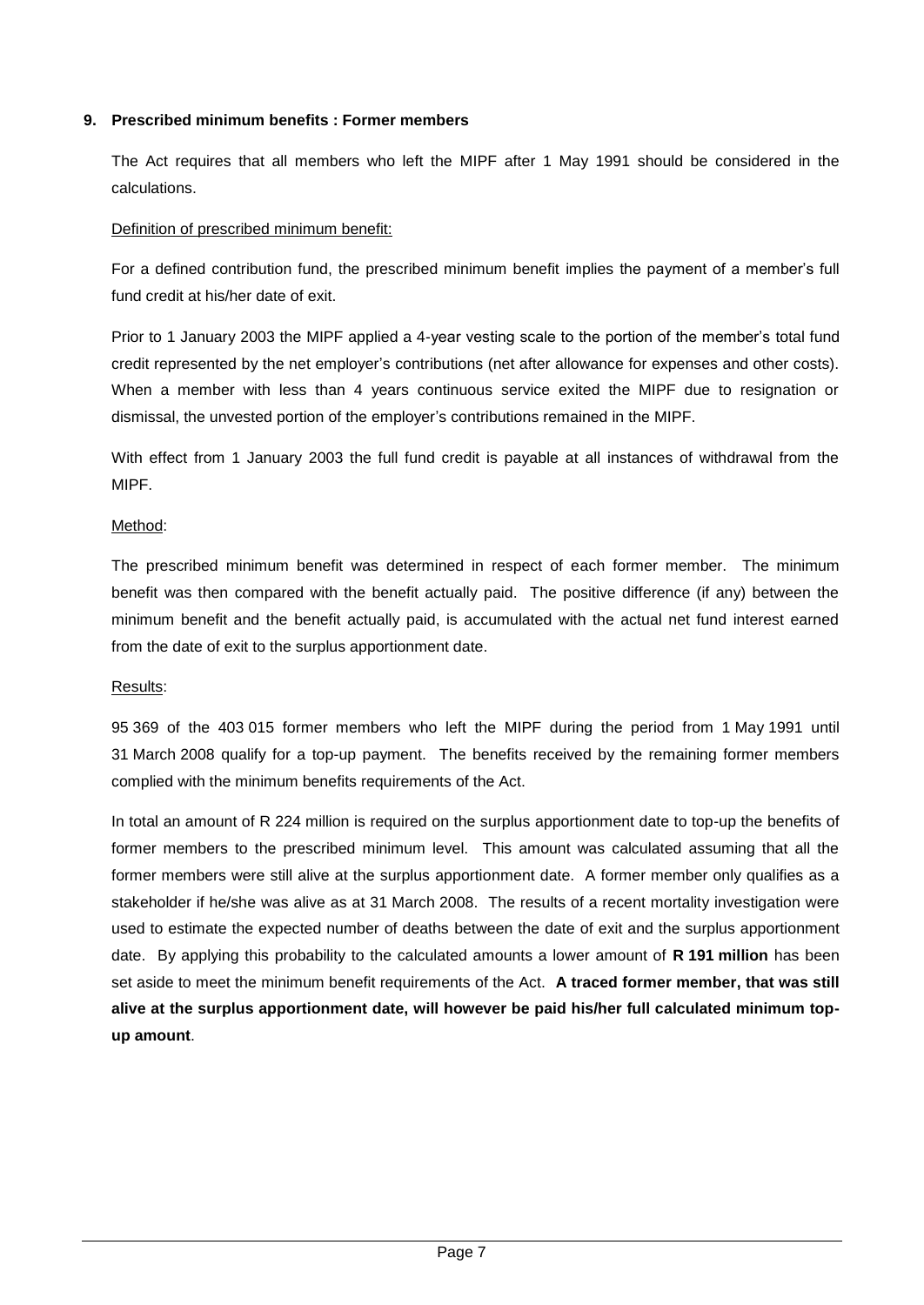#### **10. Remaining surplus**

The remaining surplus available for distribution, after the amount required to top-up the benefits received by former members to the prescribed minimum, amounts to R 5 242 million (that is, R 5 433 million less the R 191 million required for the minimum benefit top-up to former members].

The apportionment of the remaining surplus of R 5 242 million was negotiated between the parties i.e. Labour and Employers. The Board of Trustees unanimously approved the agreed apportionment at their meeting held on 15 February 2011. The apportionment of the remaining surplus amongst the various stakeholders can be summarised as follows:

- a) Active members as at 31 March 2008: 30% enhancement of each member's Fund Credit as at 31 March 2008 (subject to a minimum of R 1 000 per active member).
- b) Former members and members with unclaimed and unpaid benefits as at 31 March 2008: 30% enhancement of each member's accumulated benefit as at 31 March 2008 (subject to an overall minimum of R 1 000 per former member).
- c) The remaining balance will be reserved in a Contribution Increase Program Reserve Account (CIPRA). The purpose of this reserve is to subsidise increased member and employer contribution rates as set out in the final agreement:
	- The total contributions to the MIPF is currently 13,2% of salaries (that is, 6,6% by members and 6,6% by employers). The total contribution rate will be increased to 18,0% of salaries (that is, 7,5% by members and 10,5% by employers) from the Contribution Increase Program Commencement Date. The latter commencement date can only be a date after receiving the approval of the proposed scheme from the Registrar of Pension Funds.
	- Instead of increasing the actual contributions immediately, the CIPRA will be used to subsidise the difference between the higher contribution rates and the actual contribution rates. That is, the members will benefit from the higher contributions immediately but it will only be required that members and employers pay these higher rates over a phased period until the CIPRA is depleted.

| <b>Effective Date</b> | <b>Member contributions</b> | <b>Employer contributions</b> |  |
|-----------------------|-----------------------------|-------------------------------|--|
| From 1 July 2012      | 6,7%                        | 6,7%                          |  |
| From 1 July 2013      | 6,8%                        | 6,8%                          |  |
| From 1 July 2014      | 6,9%                        | 6,9%                          |  |
| From 1 July 2015      | 7,0%                        | 7,0%                          |  |
| From 1 July 2016      | 7,1%                        | 7,1%                          |  |

The parties agreed to the following phased increases in the actual contribution rates: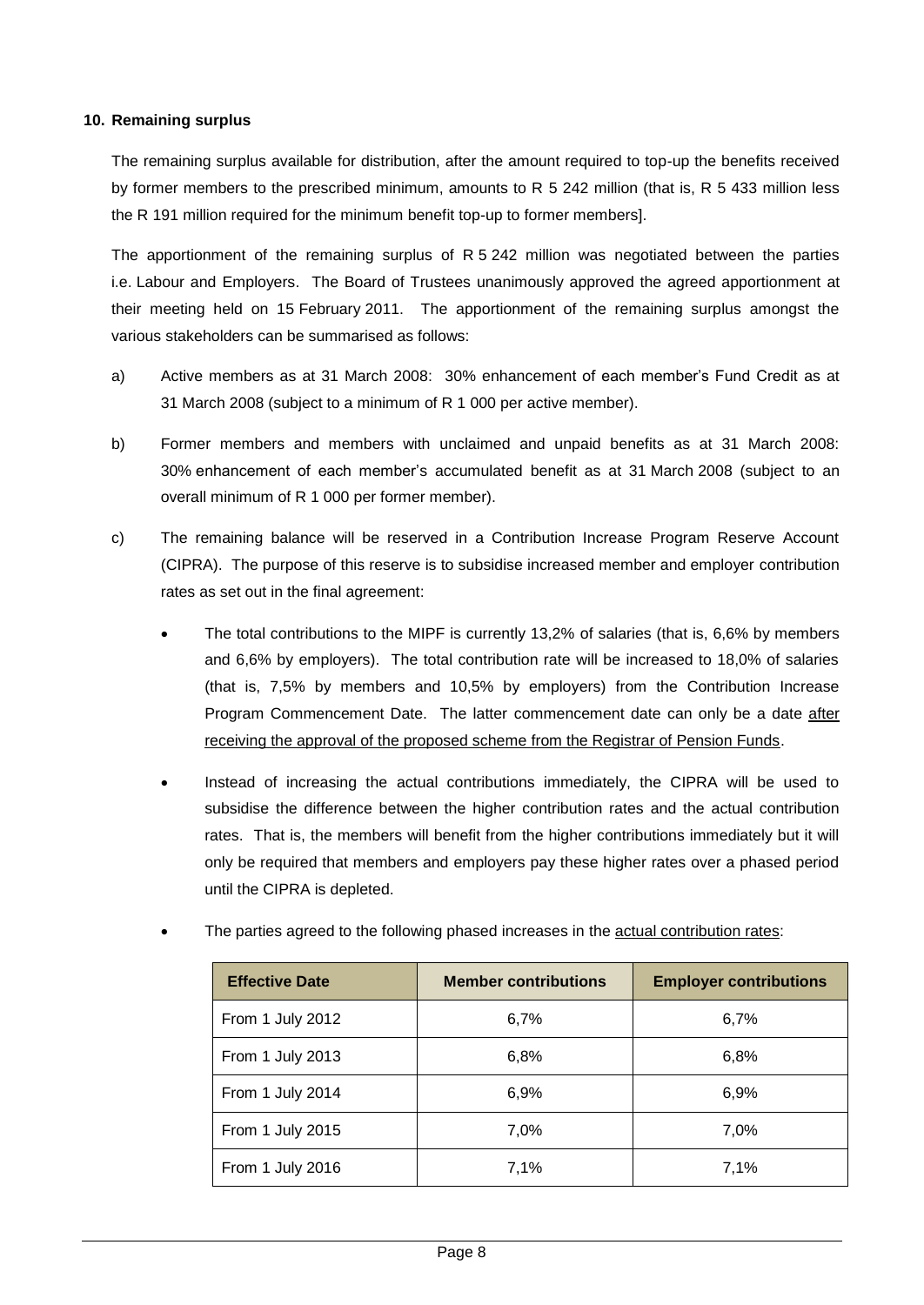| <b>Effective Date</b> | <b>Member contributions</b> | <b>Employer contributions</b> |
|-----------------------|-----------------------------|-------------------------------|
| From 1 July 2017      | 7.2%                        | 7,2%                          |
| From 1 July 2018      | 7,3%                        | 7,3%                          |
| From 1 July 2019      | 7,4%                        | 7,4%                          |
| From 1 July 2020      | 7,5%                        | 7,5%                          |

The increase of the actual employer contribution rate from 7,5% to 10,5% will be effected over a further period of 14 years or until the CIPRA is depleted.

- Should the MIPF not be able to afford the contribution increase program, at any point in time (that is, when the CIPRA is depleted), the subsidy will cease and the contribution rates will then be set at the actual total member and employer contributions effective at that time.
- The participation in the CIPRA of new members and employers who join the MIPF after the surplus apportionment date will be considered on a case by case basis by the Board of Trustees.
- The intention is to treat the members of the MIPF and the EIPF (Engineering Industries Pension Fund) on equal terms and if necessary there will be transfers between the EIPF and the MIPF in respect of CIPRA via the mechanisms allowed for in the Act.

#### **11. Summary of the apportionment as at 1 April 2008**

-

The apportionment of surplus in terms of Section 15B can be summarised as follows:

| <b>Stakeholder Groups</b>                          |                                                                | Amount                     | % of Total |
|----------------------------------------------------|----------------------------------------------------------------|----------------------------|------------|
| First Tier:                                        | Minimum benefits to Former Members                             | 191 million<br>R           | 3,5%       |
| Second Tier:<br>Active members as at 31 March 2008 |                                                                | 3819 million               | 70,3%      |
|                                                    | Former members and members with<br>unclaimed & unpaid benefits | 1 255 million <sup>2</sup> | 23,1%      |
|                                                    | Allocation to CIPRA                                            | 168 million                | 3,1%       |
| Total surplus apportioned in terms of Section 15B  |                                                                | R 5 433 million            | 100,0%     |

 $2$  The amount set aside for the payment of the surplus enhancements to former members and members with unclaimed and unpaid benefits is based on the crude assumption that 20% of these members will be traced to make a payment.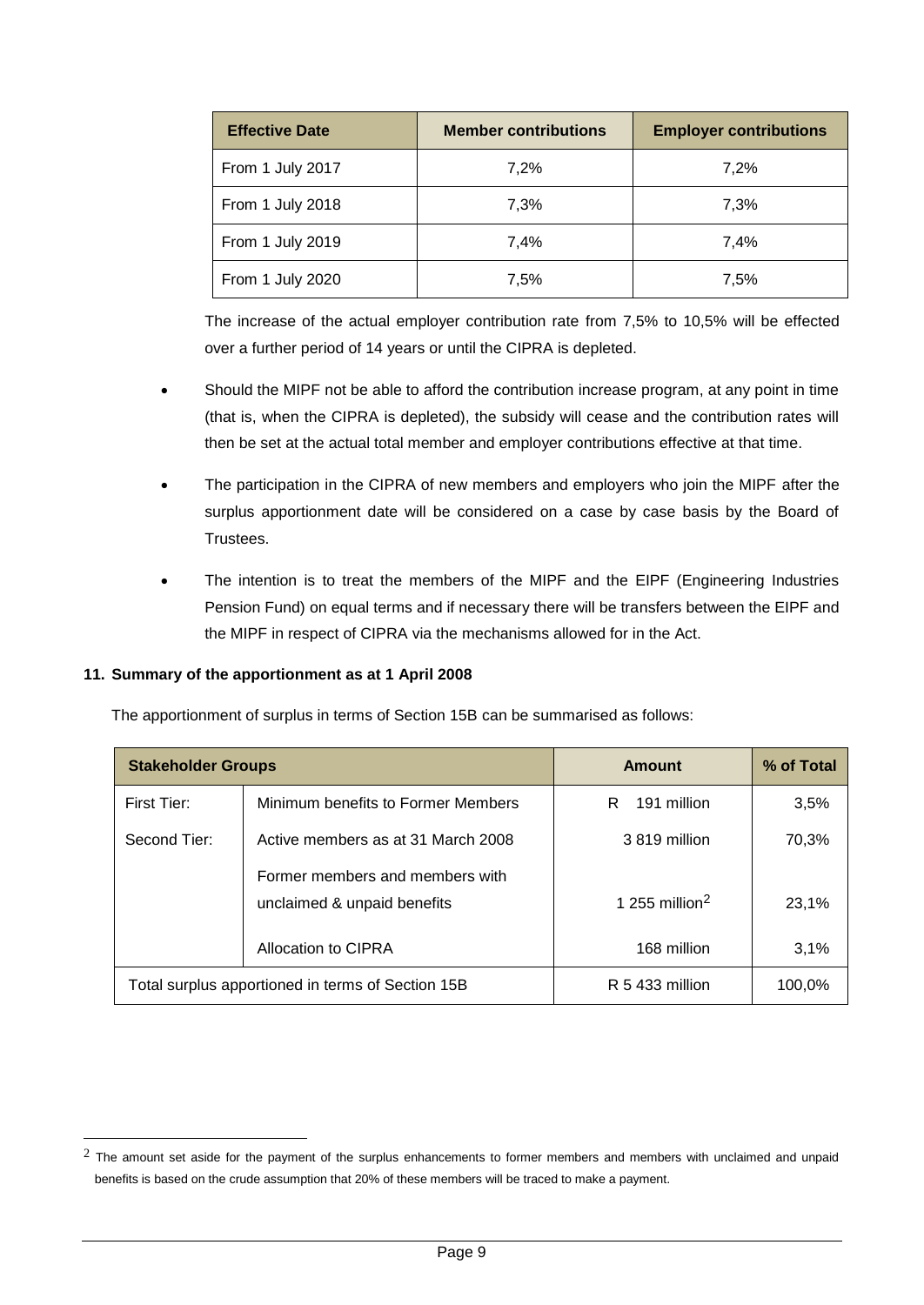#### **12. Statements by the Former Member Representative**

The Former Member Representative made the following statements in his report to the Trustees:

*"I am satisfied that the Trustees have taken the necessary steps to include former members and treated them on a similar basis as active members in the surplus apportionment;*

*I am satisfied that the surplus apportionment scheme allows for the former members of the MIPF with regard to the payment of minimum benefits in accordance with the statutory guidelines as well as a share in the remaining surplus;*

*After due consideration of all relevant and related aspects I have concluded that the surplus apportionment scheme is fair and equitable. I, therefore, support the proposed scheme."*

The full report by the Former Member Representative is available on request.

#### **13. Application of surplus allocation amounts**

The surplus apportionment scheme may only be implemented once it has been approved by the Registrar of Pension Funds. The surplus apportionment amounts will be applied as follows:

| <b>Stakeholder Groups</b>                                                                          | <b>Treatment</b>                                                                                                              |  |
|----------------------------------------------------------------------------------------------------|-------------------------------------------------------------------------------------------------------------------------------|--|
| All former members as well as members with<br>unclaimed and unpaid benefits as at 31 March<br>2008 | Payment in cash.<br>[Only payable if they claim within 5 years after the<br>date of approval by the Registrar <sup>3</sup> .] |  |
| Active members as at 31 March 2008                                                                 |                                                                                                                               |  |
| Members still active on the                                                                        | Will be added to their individual fund records and will                                                                       |  |
| implementation date                                                                                | hence form part of their future benefits from the                                                                             |  |
|                                                                                                    | MIPF. [No cash payment is allowed by law.]                                                                                    |  |
| Members who have resigned, been                                                                    |                                                                                                                               |  |
| retrenched, transferred from or retired                                                            |                                                                                                                               |  |
| from the MIPF between 1 April 2008 and                                                             |                                                                                                                               |  |
| the implementation date                                                                            | Payment in cash                                                                                                               |  |
| Members who have died subsequent to                                                                | Payment in cash to either their beneficiaries or their                                                                        |  |
| 1 April 2008                                                                                       | estate, as per the relevant legislative requirements.                                                                         |  |
|                                                                                                    | Refer to Annexure 1 for more detail.                                                                                          |  |

Fund returns, as earned on the surplus assets, will be added from the surplus apportionment date until the date of implementation.

-

 $3$  The Trustees may extend this period at their discretion.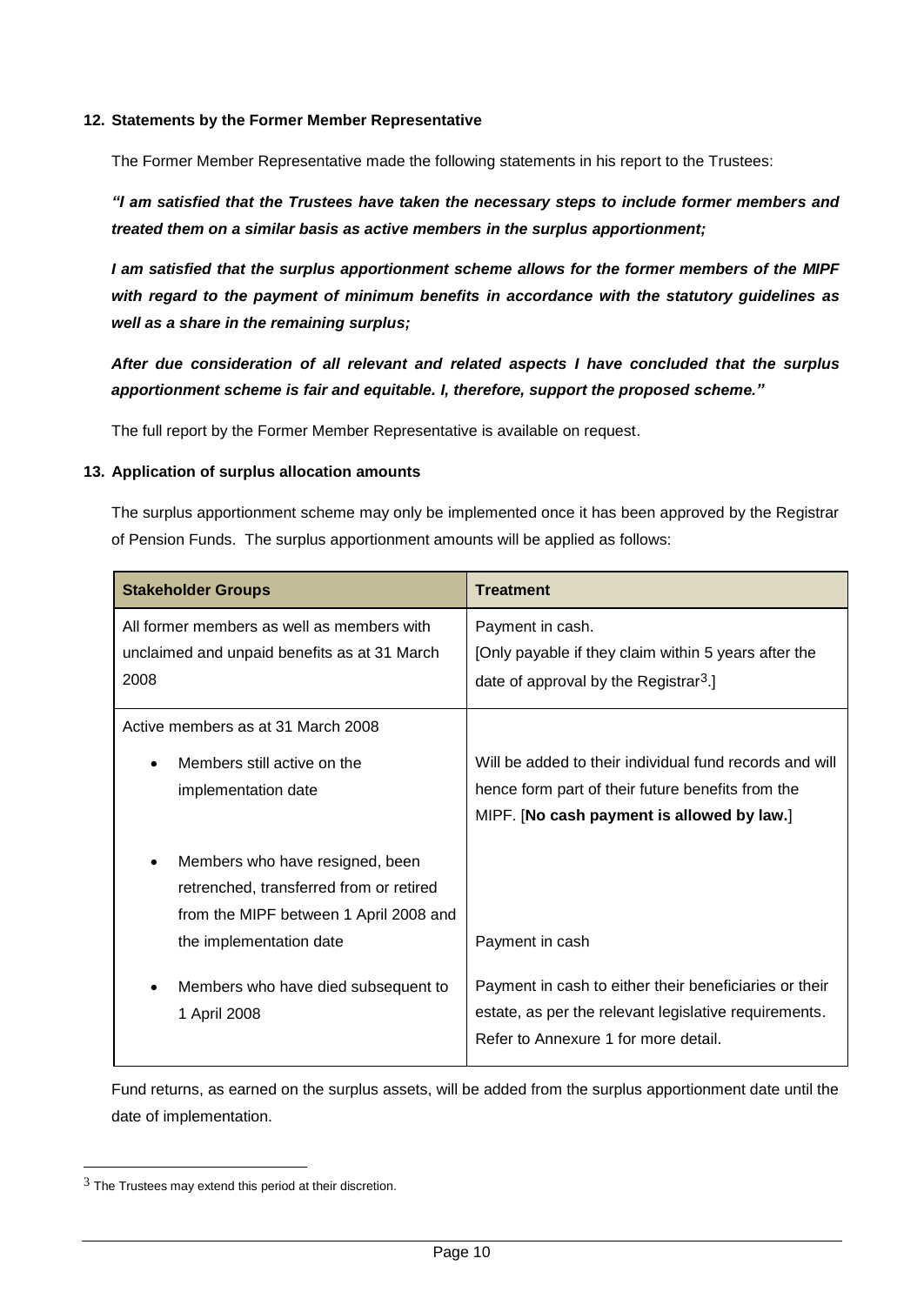#### **14. In summary**

The Trustees and the Former Member Representative are satisfied that the surplus apportionment scheme complies with the requirements of the Act.

Any queries relating to or objections against the surplus apportionment scheme must be directed **in writing and all objections must be properly motivated** to the Board of Trustees within 12 weeks of the distribution of the member communication, i.e. **before 29 July 2011.**

The address details are as follows: **The Surplus Committee; Metal Industries Provident Fund; Private Bag X11; MARSHALLTOWN; 2107.**

The information can also be e-mailed to **surplus@mibfa.co.za** or faxed to **(011) 688 3094.** For any general queries regarding the surplus apportionment scheme, you can also contact the MIBFA surplus call centre telephonically at **0861 50 44 55**. Queries will be dealt with as soon as possible.

During this period of 12 weeks the Trustees will finalise the documents for submission to the Registrar of Pension Funds. It is planned that the final surplus apportionment scheme be submitted to the Registrar by 31 August 2011. The surplus apportionment scheme can only be implemented after approval by the Registrar.

#### **15. Next steps required from stakeholders**

Step 1: Stakeholders, who have **not yet registered** as a surplus stakeholder, are requested to complete the attached registration form and return it to MIBFA. The address details are indicated on the form.

Step 2: Qualifying stakeholders will then be posted an individual surplus statement, containing their personal details as well as their preliminary calculated surplus benefit information to their home or postal address details provided on the registration form. Such individual surplus statement will be issued as soon as practically possible after MIBFA has processed the registration form and verified the person's membership details from their records. In some circumstances MIBFA may request the member for additional information. This is to ensure that the calculations are based on the correct member information.

Stakeholders are requested to ensure that their personal details as indicated on the surplus statement are correct. If any errors are identified, please bring it under the attention of MIBFA, as this may possibly influence the determination of the minimum benefits and other surplus benefits. **Supporting documents must be provided**.

Step 3: Qualifying former members as well as members that were active at 31 March 2008 but subsequently exited from the MIPF, will need to supply their banking details. **Keep in mind surplus payments can only be made after receiving the necessary approval from the Registrar of Pension Funds. The "bank mandates" will therefore only be requested after receiving such approval.**

The Principal Officer Metal Industries Provident Fund **Approved on 15 March 2011**